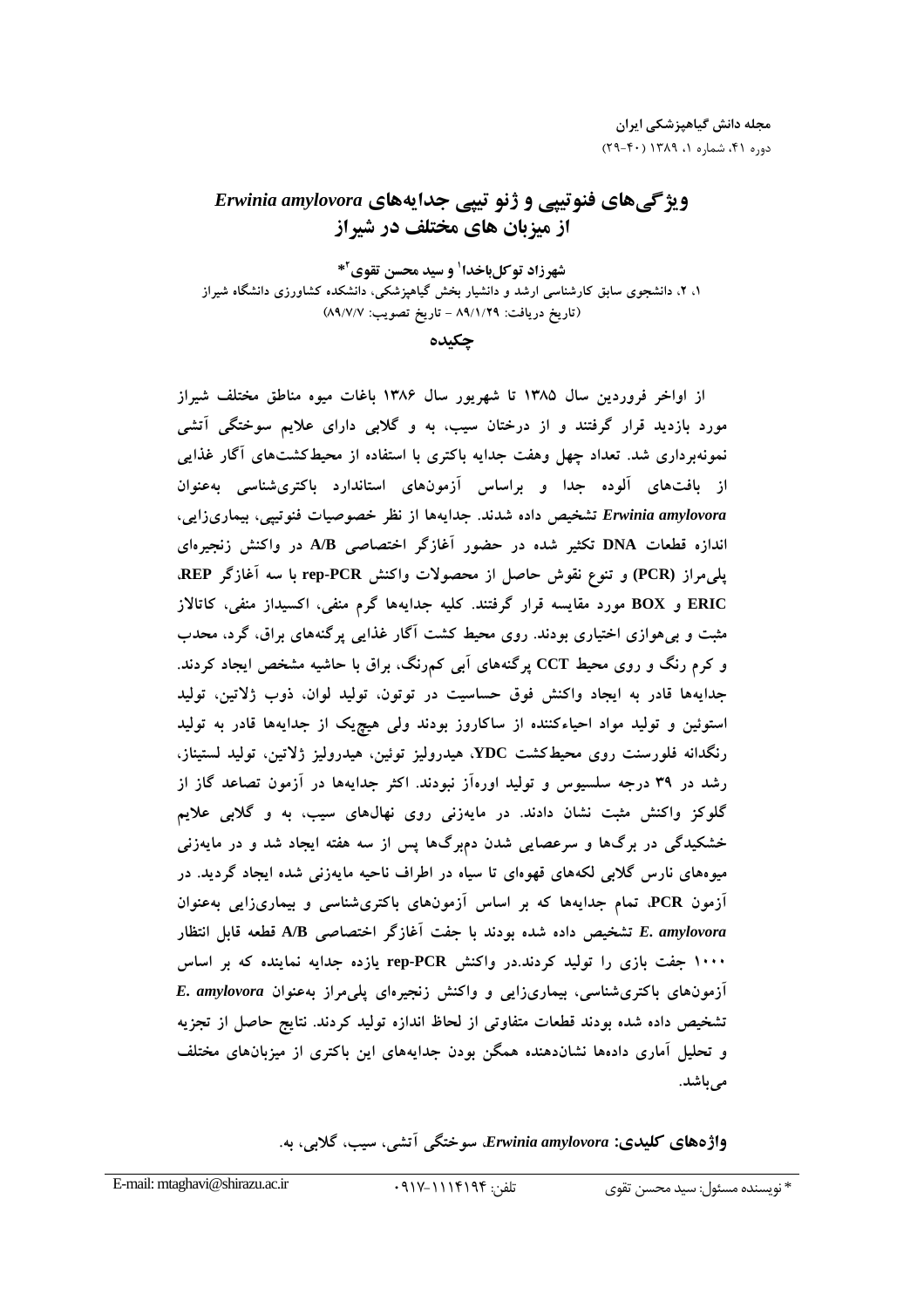۱۳۶۸ از گلها و برگهای سوخته گلابی از منطقه (1991) Zakeri & Sharifnabi برغان كرج توسط جمع آوری و شناسایی شد. .Mazarei et al (1994) وضعیت این بیماری را روی درختان میوه دانهدار در استانهای آذربایجان غربی و قزوین مورد بررسی قرار دادند. و روش سرولوژیکی را جهت شناسایی باکتری E. amylovora عامل بیماری سوختگی آتشی سیب و Afunian & .(Mazarei et al., 1993). Afunian & به E. amylovora به E. amylovora به E. دست آمده از درختان میوه دانه دار مبتلا به بیماری سوختگی آتشی را از لحاظ خصوصیات بیوشیمیایی، فیزیولوژیکی و الکتروفورز پروتئین با هم مقایسهکردند. اللايم بيماري) Sahandpour & Ghasemi سوختگی آتشی را در یکی از باغات شیراز روی درختان به پیوند شده روی پایه کیالک و نیز گلابی مشاهده کردند و با توجه به بررسی خصوصیات ریختشناسی و فیزیولوژیک جدایهها، باکتری عامل بیماری تشخیص داده شد.

در نمونههای سیب، گلابی و به که از اواخر فروردین ماه تا شهریور ماه ۱۳۸۵ و ۱۳۸۶ از نقاط مختلف شهر شیراز به بخش گیاهپزشکی دانشگاه شیراز منتقل گردید علایم خشکیدگی شکوفهها، قهوهای شدن رگبرگها و بافت اطراف آن، آویزان شدن برگها و میوههای نارس و بروزشانکر و ترشحات صمغی در تنه درختان مشاهده گردید. با توجه به پیشرفت این بیماری در ایران و وقوع آن در استان فارس، تحقیق حاضر با اهداف جداسازی و تشخیص عامل بیماری سوختگی آتشی درختان میوه دانهدار روی میزبانهای مختلف بر اساس آزمونهای فیزیولوژیکی، بیوشیمیایی، بیماریزایی و مولکولی با استفاده از آغازگرهای اختصاصی، بررسی دامنه میزبانی و بیماریزایی عامل بیماری روی میزبانهای مختلف متعلق به خانواده رزاسه و تعیین تنوع ژنوتیپی جدایههای بهدست آمده از میزبانهای مختلف با استفاده از rep-PCR صورت يذيرفت.

#### مواد و روشها

نمونهبرداری و جداسازی از اواخر فروردین ماه ۱۳۸۵ تا شهریور ماه ۱۳۸۶

#### مقدمه

بیماری آتشک سیب و گلابی و به از بعد تاریخی و پراکنش جهانی، از مهمترین و مهلکترین بیماریهای درختان میوه دانهدار بهشمار میرود. این بیماری که به طور پیوسته اما پراکنده در باغات ظهور می کند، خسارت های سنگین و غیرقابل جبرانی به باغات و محصولات باغی وارد میسازد (Vander Zwet & Bonn, 1991). اگرچه این بیماری یکی از بیماریهای مهم درختان سیب (Malus spp.)، گلابی (Pyrus spp.)، به (Cydonia spp.) وبرخى كياهان زينتى چوبى محسوب میشود ولی باکتری عامل این بیماری قادر است بيش از ٢٠٠ گونه گياهي متعلق به ۴٠ جنس از خانواده گلسرخیان (Rosaceae) و عمدتاً زیر خانواده (Maloideae) را آلوده نماید. با این حال سیب، گلابی، زالزالک، به، پیراکانتا، شیرخشت و سماق کوهی بهعنوان مهمترین میزبانهای این بیماری گزارش شدهاست .(Vander Zwet & Keil, 1979)

Erwinia amylovora (Burill) عامل این بیماری .Winslow et al یک باکتری گرم منفی، میلهای شکل و متعلق به خانواده انتروباكترياسه مىباشد. يكى از ویزگیهای مهم این بیمارگر این است که مشخصات و صفات آن در تمام نقاط دنیا یکسان و یکنواخت است، بهعبارت دیگر در بین جدایههای این باکتری بهرغم این كه از چه ميزبانى جدا شدهاند تفاوت چندانى وجود ندارد. انگشتنگاری ژنتیکی ۱۸۹ جدایه از که از میزبانهای مختلف در مناطق میوه E. amylovora کاری شمال آمریکا، نیوزلند و کانادا جمع آوری شده بود، به کمک rep-PCR بیان گر ایننکته می باشد، چون ۸۷٪ از این جدایهها همگونی ۹۶–۹۹٪ نشاندادند (McManus & Jones, 1995). همچنین انگشتنگاری ژنتیکی ۹۳ جدایه از E. amylovora که از کشورهای مختلف به دست آمده بود نیز چند شکلی بسیار پایینی .(انشان داد (Rico et al., 2008).

در ایران بیماری سوختگی آتشی تا قبل از سال ۱۳۶۸ به عنوان بیماری قرنطینهای مطرح بود اما اکنون بهعنوان مهمترین بیماری روی درختان میوه دانهدار مثل گلابی و به در سطح باغات کشور در حال گسترش است (Ashkan, 2006). این بیماری اولینبار، در بهار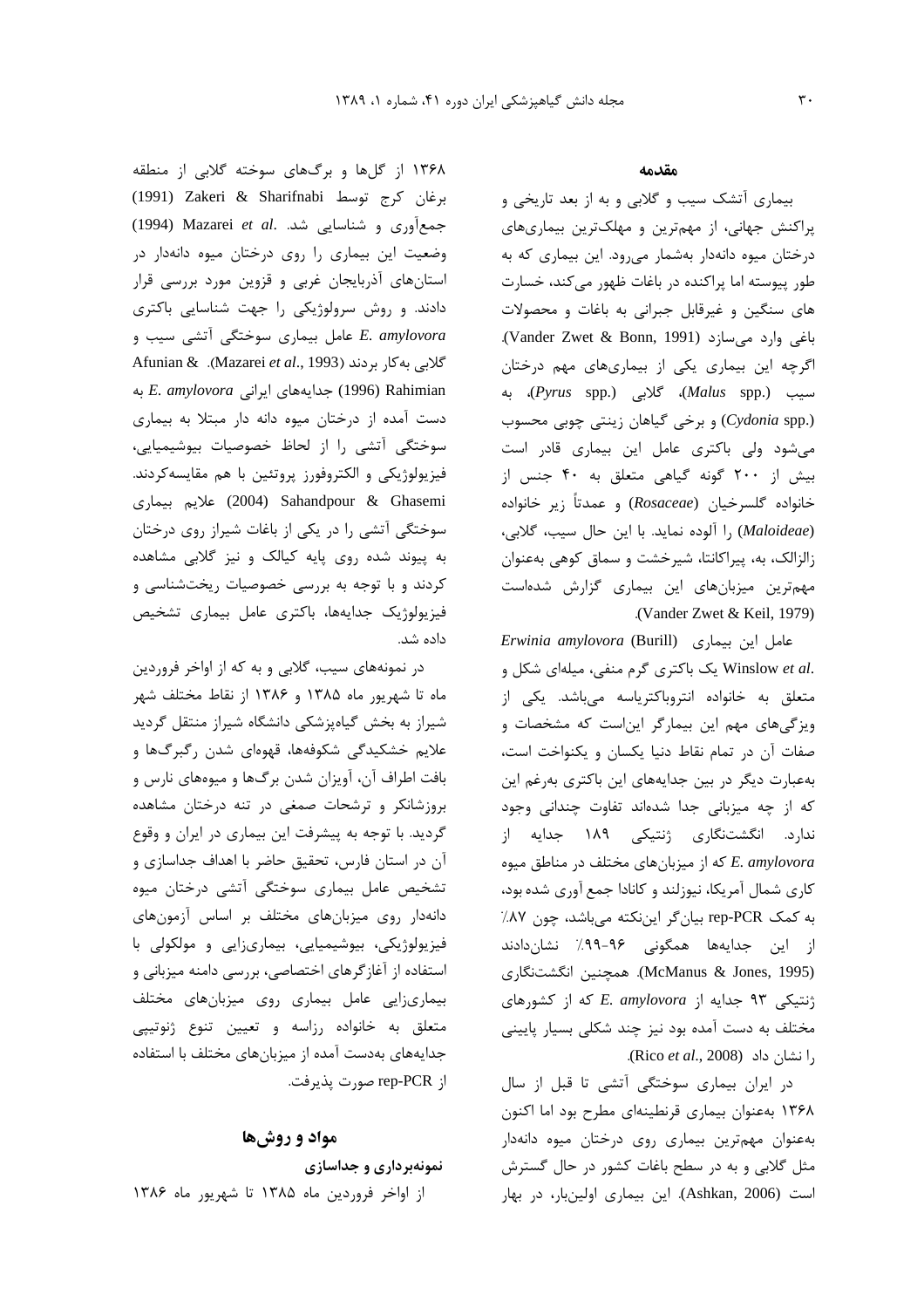باغات میوه واقع در مناطق مختلف شیراز شامل بلوارچمران، شهر صدرا، خوابگاه ارم و باجگاه (دانشکده کشاورزی) مورد بازدید قرار گرفتند و از درختان سیب، به و گلابی دارای علایم سوختگی آتشی نمونهبرداری و درون کیسههای پلاستیکی به آزمایشگاه منتقل شدند.

برای جداسازی عامل بیماری، با استفاده از یک قیچی باغبانی سترون قطعاتی از مرز بافتهای سالم و آلوده بدون ضدعفوني سطحي جدا گرديد. ده گرم بافت آلوده در یک ارلن سترون حاوی ۱۰۰ میلی لیتر آبمقطر سترون و یک درصد پپتون به مدت یکساعت روی دستگاه تکان دهنده با ۶۰ حرکت رفت و برگشت در دقيقه قرار داده شد. سوسپانسيون بهدست آمده با استفاده از لوپ و بهروش خطی روی محیط کشت اگار غذایی (NA) کشت دادهشد و تشتکها در دمای اتاق نگهداری شدند. بعد از ۲۴-۴۸ ساعت، تک پرگنههای کوچک، براق، به رنگ کرم تا شیری با حاشیه صاف به شکل گرد و محدب انتخاب و برای خالصسازی، دوباره <sub>رو</sub>ی محیط کشت NA بهصورت مخطط کشت داده شدند. جدول ۱ نشانِ دهنده منشأ و مشخصات جدایهها مے باشد.

جدول ١- ميزبان و منشأجدايههاي عامل بيماري سوختگي آتشی درختان میوه دانهدارجدا شده از مناطق مختلف شیراز

| محل نمونهبرداري       | ميزبان ً | نام جدایه      |
|-----------------------|----------|----------------|
| بلوار چمران           | به       | Q56 U Q3       |
| محوطه دانشكده كشاورزى | به       | Q64 تا Q64     |
| محوطه خوابگاه ارم     | به       | Q72 و Q72      |
| بلوار چمران           | به       | Q88 تا Q88     |
| شهر صدرا              | به       | Q93 تا Q93     |
| بلوار چمران           | به       | Q103 تا Q103   |
| بلوار چمران           | سيب      | A11 تا A14     |
| محوطه دانشكده كشاورزى | سيب      | A2             |
| بلوار چمران           | سيب      | A43 تا A43     |
| شهر صدرا              | سيب      | A51 و A52      |
| محوطه دانشكده كشاورزى | گلابی    | P11 تا P17     |
| بلوار چمران           | گلابے    | P21 و P22      |
| شهر صدرا              | گلابے    | P <sub>3</sub> |

\* (A :جدایههای به دست آمده از درخت سیب، P : جدایههای به دست آمده از درخت گلابی و Q : جدایههای به دست آمده از درخت به)

#### بررسي خصوصيات فنوتيپي جدايهها

تعداد چهل و هفت جدایه جمعآوری شده از میزبانهای مختلف در مناطق مختلف شیراز که دارای پر گنههای براق، گرد، محدب و کرم روی محیط NA و پر گنههای آبی کمرنگ، براق با حاشیه مشخص روی محيط كشت CCT، گرم منفي، اكسيداز منفي، كاتالاز مثبت، بی هوازی اختیاری و قادر به ایجاد واکنش فوق حساسیت در توتون بودند، بهعنوان نماینده انتخاب و آزمونهای فیزیولوژیکی، بیوشیمیایی و تغذیهای بر اساس روشهای استاندارد باکتری شناسی گیاهی روی (Dye, 1968; Fahy & Persley 1983; أنها انجام شد Hugh & Leifson, 1953; Schaad et al., 2001; .Klement  $et al., 1964$ )

#### اثبات بیماریزایی

تعدادي نهال يک تا دو ساله سيب، به و گلابي تهيه و به گلدانهای سفالی بزرگ حاوی خاک بکر رسی- شنی منتقل و در گلخانه بخش گیاهپزشکی نگهداری شدند. از کشت ۴۸ ساعته جدایهها روی محیط کشت آگار غذایی سوسیانسیونی با غلظت ۱۰<sup>۸</sup> cfu/ml (چگالی نوری ۱/۵ در طول موج ۶۰۰ نانومتر-اسيكترو فتومتر مدل Spekol) در آب مقطر سترون تهيه و دو میلیلیتر آن با یک سرنگ پنج میلیلیتری از طریق رگېرگ اصلي به برگهای نهالهای سيب، گلابي و به تزریق شد. برای حفظ رطوبت، کل برگها به مدت دو روز با تعدادی کیسه ناپلونی بزرگ رنگ روشن پوشانده شد. در تیمارهای شاهد به جای سوسیانسیون باکتری از آب مقطر سترون استفاده شد :Ritchie & Klos, 1974) خلهور علايم و نحوه پيشرفت Schaad et al., 2001) بیماری تا حدوه سه ماه مورد بررسی قرار گرفت.

میوههای نارس گلابی پس از شستشو و ضد عفونی سطی با محلول هیپوکلریتسدیم ۵ درصد، در شرایط آزمایشگاهی با سوسیانسیون باکتری با غلظت تقریبی cfu/ml ۱۰<sup>۸</sup> مایهزنی گردیده و به مدت یک هفته در دمای ۲۵°۲ و رطوبت ۶۰٪ نگهداری شدند .(Schaad et al., 2001)

## واكنش زنجيرهاي پليمراز (PCR) جهت تشخيص عامل بیماری

از کشت ۴۸-۲۴ ساعته چهل و هفت جدایه بهدست آمده از مناطق مختلف شیراز، در آب مقطر سترون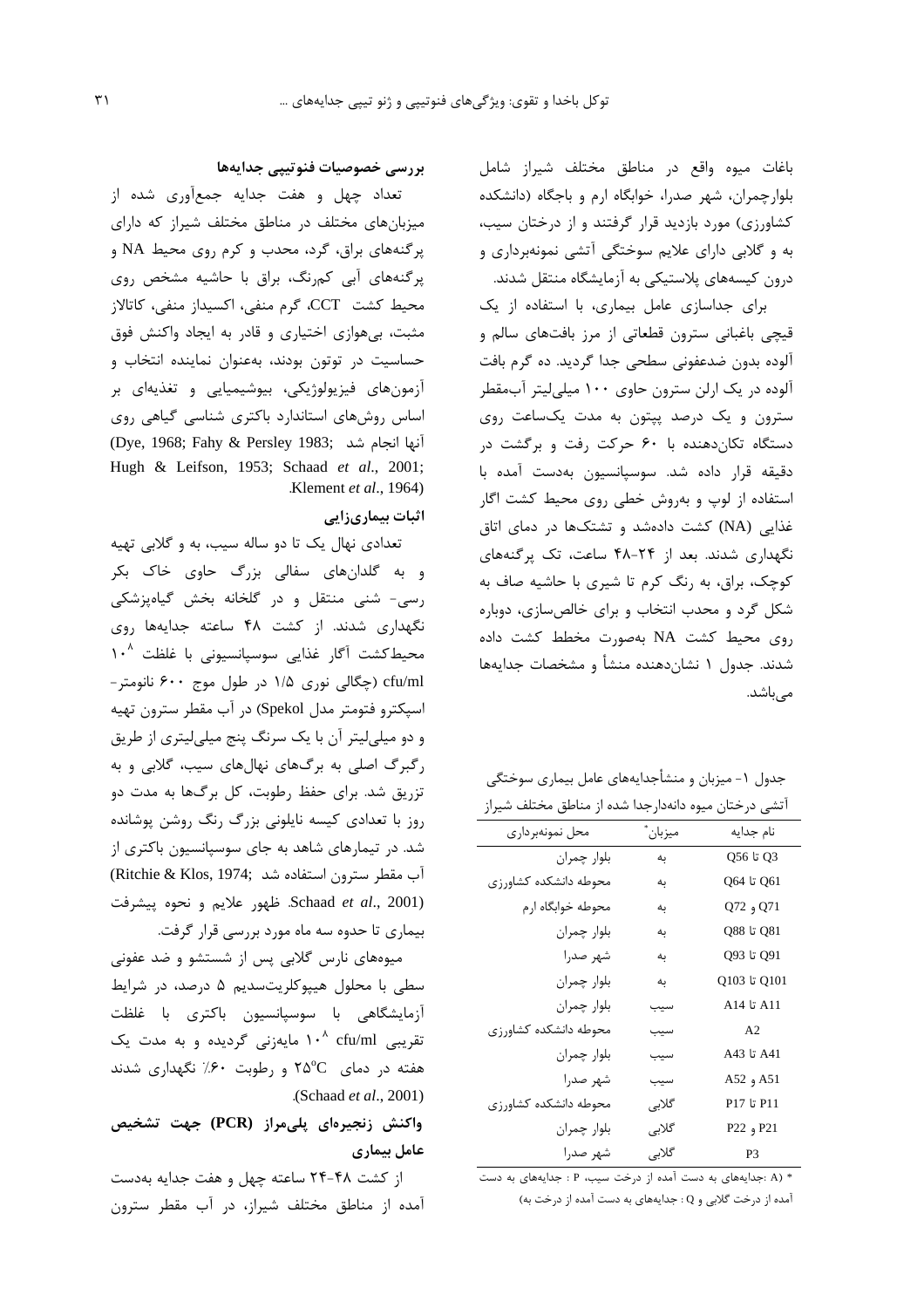سوسیانسیونهایی با غلظت cfu/ml ۱۰<sup>۸</sup> تهیه، بهمدت ۱۰ دقیقه در لولههای اپندورف سترون جوشانده شدند. از سوسیانسیون مذکور بهعنوان DNA قالب در واکنش (Bereswill et al., A/B با آغازكر اختصاصی (Bereswill et al., A/B (1992 دارای ترادف:

#### A: 5' CGG TTT TTA ACG CTG GG

#### B: 5' GGG CAA ATA CTC GGA TT

استفاده شد. واكنشPCR با استفاده از دستگاه ترموسایکلر BioRadو با حجم نهایی ۲۵ میکرولیتر شامل ۲/۵ میکرولیتر ۲/۵ PCR Buffer×۱۰ میلی مولار ۱۰۰ng ،MgCl2 از هر یک از آغازگرها، ۱/۲۵ میلی،مولار dNTP و ۰/۵ واحد از *Taq-*DNA Polymerase (شركت سیناژن، تهران) و ٢ میکرولیتر از DNA قالب و آب مقطر سترون انجام گرفت. چرخه گرمایی اولیه شامل ۲ دقیقه در ۹۳°C و ۳۷ چرخه شامل ۱ دقیقه در ۹۳°C، ۲ 10 دقیقه در ۵۲°C و ۲ دقیقه در ۷۲°C بود و در آخر دقیقه در ۷۲°C برای طویل شدن رشتهها به کار برده شد (Bereswill et al., 1992; Lecomte et al., 1997). rep-PCR أزمون

از کشت ۴۸-۲۴ ساعته ۱۱ جدایه .(Q71, Q81 د, Q91, Q101, A11, A2, A41, A51, P11, P21, P3) آب مقطر سترون سوسپانسیونی با غلظت cfu/ml ^ ^ c تهيه و به مدت ۵ دقيقه با دور ۱۰۰۰۰ rpm در لولههاي اپندورف سترون سانتريوفوژ گرديد سپس رونشين حذف و تهنشین در X۰۰ µL آب مقطر سترون حل شده و به مدت ۱۰ دقیقه جوشانده شدند. از سوسیانسیون مذکور به عنوان DNAى قالب در واكنش rep-PCR با سه FRIC 1R/ERIC2 ،REP 1R/REP 2I و BOX A1R 1991 (٢٩ و ٢٩) استفاده شد. واكنش rep-PCR با استفاده از دستگاه ترموسایکلر Biorad صورت پذیرفت. مقدار کل هر واکنش ۲۵ میکرولیتر و شامل ۲/۵ میکرولیتر از بافر ۱۰x PCR ۶ MgCl<sub>2</sub> میلی مولار، ۱/۲۵ میلی مولار dNTP، ۱/۵ میکرولیتر از Taq پلیمراز (شرکت سیناژن تهران) و ۱۰۰ نانوگرم از هر آغازگر بود. چرخههای دمایی مورد استفاده برای انجام واكنش rep-PCR شامل ينج دقيقه در دماي ۹۵°، ۳۰ چرخه با دمای ۹۴°C به مدت یک دقیقه، ۴۰°C برای آغازگر ۵۳°C ،REP برای آغازگر BOX و

به مدت یک دقیقه و  $\rm{e}$ ۵۲ (کر $\rm{c}$  ERIC به مدت یک دقیقه و  $\rm{e}$ ۶۵ به  $\rm{e}$ مدت ۸ دقیقه و واکنش انتهایی در دمای ۴۵ ٌ۶ به مدت ١۶ دقيقه انجام شد :(Versalovic et al., 1991) Versalovic et al., 1994).

زل آگارز ١٪ به روش Sambrook et al. تهیه شد. پس از رنگآمیزی ژل با اتیدیوم بروماید (۵ میکروگرم در میلی لیتر) ژل بر روی صفحه UV transilluminator مورد بررسی قرار گرفت. با استفاده از Gel documentation از ژل عکسبرداری شد. از ماركر Standard Molecular Marker 100bp DNA Ladder (شرکت سیناژن، تهران) برای تعیین اندازه قطعات استفاده شد. آناليز دادهها

با استفاده از نرمافزار Numerical Taxonomy and (Ntsys-pc version Multivariate Analysis system (2.02 فاصله ژنتیکی جدایهها رسم گردید Rohlf) (2000. فاصله يا شباهت ژنتيكى بين افراد بر اساس مارکرهای ملکولی، به صورت وجود یا عدم وجود نوار در ژل تعیین شد. تجزیه خوشهای بر اساس روش مراتبی Technique (Hierachical) انجام وبرای بررسی فاصله واقعی میان کلاسترها از روش UPGMA) Unweighted) pair-Group Method using Arithemtic Average ضريب تشابه Simple matching استفاده گرديد .(Rohlf (2000. خصوصیات فنوتیپی و ژنوتیپی به صورت کدهای یک (برای خصوصیات مثبت) و صفر (برای خصوصیات منفی) در این نرمافزار تعریف گردید. بر پایه خصوصیات فنوتیپی و ژنوتیپی داده شده به آن، دندروگرام مربوط به ۴۷ جدایه (برای خصوصیات فنوتیپی) و ۱۱ جدایه (برای خصوصیات ژنوتیپی) مورد بررسی، توسط این نرمافزار رسم گردید. درصد تشابه بین جدایههای موجود در گروهها، بر اساس کلیه خصوصیات فنوتیپی و ژنوتیپی انجام گرفته در این تحقیق، محاسبه گردید.

#### نتايج

#### علايم بيماري

طی بازدیدهای بهعمل آمده از مناطق مختلف شیراز (از اواخر فروردین ماه ۱۳۸۵ تا شهریورماه ۱۳۸۶) علایم شبیه سوختگی آتشی درختان میوه دانهدار با شدت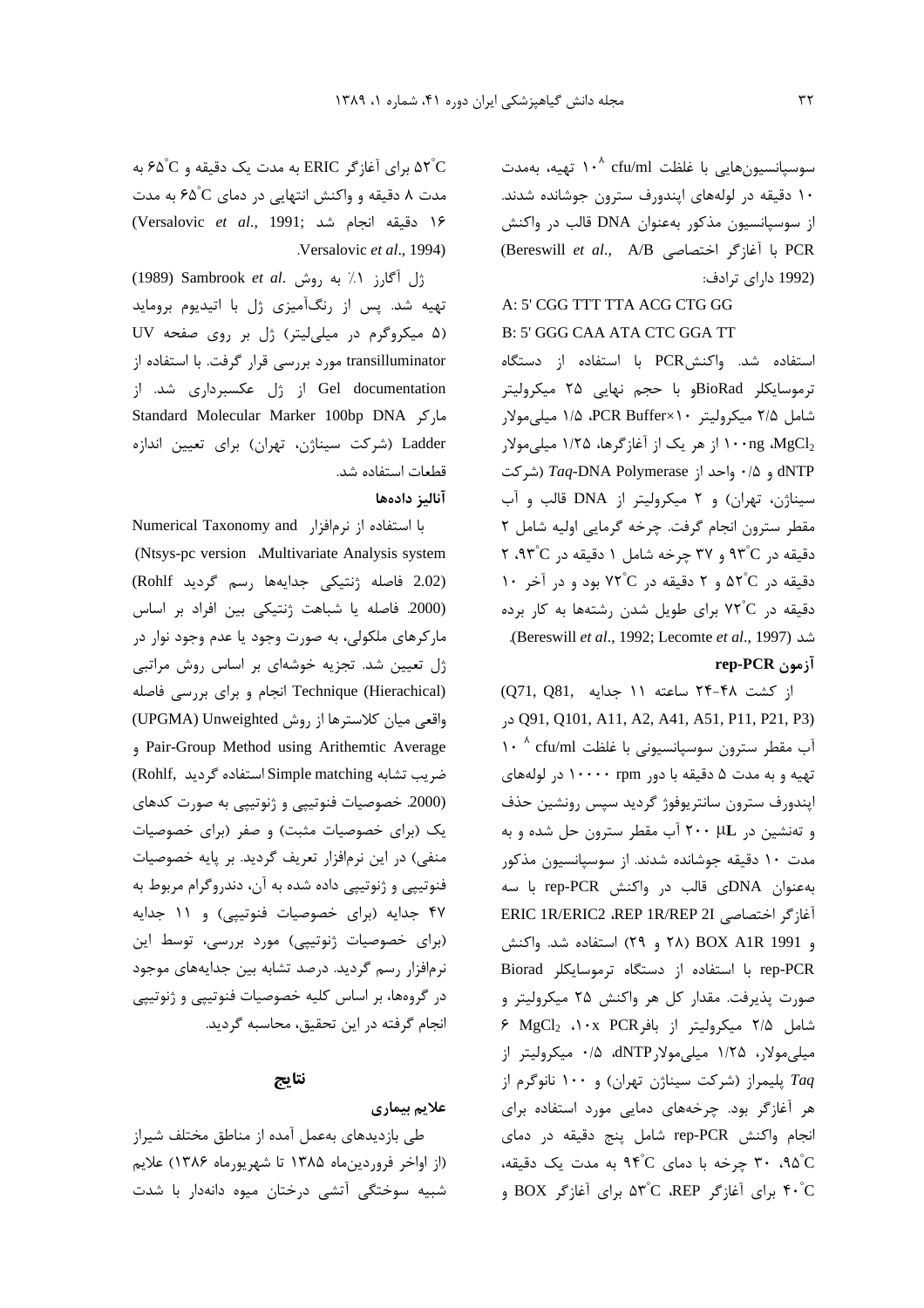متفاوت مشاهده شد. این علایم شامل خشکیدگ*ی* شکوفهها، قهوهای شدن رگبرگها و بافت اطراف آن، آویزان شدن برگها و میوههای نارس و بروز شانکر و ترشحات صمغی در تنه درختان بود از درختان سیب، به و گلابی جدایهای از باکتری گرم منفی، اکسیداز منفی، کاتالاز مثبت و بیهوازی اختیاری جدا گردید. .<br>خصوصيات فيزيولوژيکي، بيوشيميايي و تغذيهاي جدايهها

کلیه جدایهها دارای رشد در شرایط بی هوازی، قادر به تولید لوان، ذوب ژلاتین، تولید استوئین، تولید مواد احیاکننده از ساکاروز، تولید رنگدانه براق آبی روی محيط كشت CCT و همچنين القاء واكنش فوق حساسیت روی توتون بودند، ولی هیچکدام قادر به تولید رنگدانه فلورسنت روی محیطکشت KB، احیاء نیترات، لهانیدن ورقههای سیبزمینی، تولید رنگدانه صورتی روی محیط کشت YDC، هیدرولیز نشاسته، هیدرولیز توئین، هیدرولیز ژلاتین، تولید لستیناز، رشد در دمای ۳۹ درجه سلسیوس و تولید اورهآز نبودند.

کلیه جدایههای مورد بررسی از گلوکز و سوربیتول بهعنوان منبع کربن استفاده کرده و قادر به تولید اسید از ساکاروز، فروکتوز، گالاکتوز، رایبوز، تریهالوز و مصرف سيترات و لاكتات بودند. مشخصات فيزيولوژيكي، بیوشیمیایی و تغذیه ای جدایهها در جدول ۲ ذکر شده است.

### آناليز عددي ويژگىهاى فنوتييي جدايهها

بر اساس دندروگرام رسم شده (Rohlf, 2000) بر اساس ویژگیهای فنوتییی ۴۷ جدایه بهدست آمده از مناطق و میزبانهای مختلف، پنج گروه مشخص شد که در آن جدایههای بهدست آمده از منطقه باجگاه گروههای جداگانهای را نسبت به سایر جدایهها تشکیل دادند و جدایه A2 که از سیب باجگاه جدا شده بود به تنهایی یک گروه مستقل با شباهت ۸۱٪ نسبت به سایر جدایهها ایجاد کرد. سایر جدایهها با شباهت بیش از ۸۲/۵٪ در گروههای مختلف قرار گرفتند، جدایههای به دست آمده از یک میزبان و یک منطقه در یک گروه و یا در گروههای بسیار نزدیک بههم قرار گرفتند که دلیلی بر تشابه بالای جدایههای *E. amylovora* مے باشد (Rohlf, 2000 Perombelon & Kelman, 1980) (شكل ۵).

| جدول ۲- خصوصیات فیزیولوژیکی، بیوشیمیایی و تغذیهای      |
|--------------------------------------------------------|
| جدایههای Erwinia amylovora جداشده از مناطق مختلف شیراز |

| بنداسده ار مناطق محتنفسیران<br>درصد جدايههاى مثبت | جدایههای <i>Erwiniu umylovoru</i> م<br>أزمون |
|---------------------------------------------------|----------------------------------------------|
|                                                   | گرم                                          |
| $\bullet$                                         | اكسيداز                                      |
| ۱۰۰                                               | كاتالاز                                      |
| $\cdots$                                          | رشد بی هوازی                                 |
| $\cdots$                                          | واكنش فوق حساسيت روى توتون                   |
| $\cdots$                                          | تولید مواد احیاء کننده از ساکاروز            |
| ۲/۱۳                                              | توليد اندول                                  |
| $\cdots$                                          | توليد استوئين                                |
| $\bullet$                                         | احياء نيترات                                 |
| $\cdots$                                          | توليد لوان                                   |
| $\cdots$                                          | تولید پرگنه های براق آبی روی CCT             |
| $\bullet$                                         | تولید رنگدانه ی فلورسنت روی KB               |
| $\bullet$                                         | تولید رنگدانه ی صورتی روی YDC                |
| ۸۵۱                                               | تولید رنگدانه ی سبز متالیک روی EMB           |
| $\bullet$                                         | رشد در ۳۹° ۲۹                                |
| $\cdots$                                          | ذوب ژلاتين                                   |
|                                                   | هيدروليز ژلاتين                              |
|                                                   | هيدروليز توئين ٨٠                            |
|                                                   | هيدروليز نشاسته<br>توليد لستيناز             |
| $\lambda Y$ /۹ $\lambda$                          | تصاعد گاز از گلوکز                           |
|                                                   | لهانيدن ورقههاي سيبزميني                     |
|                                                   | تولید اسید از                                |
| ۲۵/۵۳                                             | آدونيتول                                     |
| 91.9                                              | أرابينوز                                     |
| $1Y/\cdot Y$                                      | أرابيتول                                     |
| $f/\gamma$ ۶                                      | اتانول                                       |
| $\ddot{\phantom{0}}$                              | اينوزيتول                                    |
| ۱۰۰                                               | ترى ھالوز                                    |
| $\lambda/\Delta$                                  | دولسيتول                                     |
| ۰                                                 | رافينوز                                      |
| ۰                                                 | رامنوز                                       |
| ۳۵/۵۳                                             | زايلوز                                       |
| $\cdot$ /۶۴                                       | سلوبيوز                                      |
| $\mathcal{L}$ .                                   | سوربيتول                                     |
| $\cdots$<br>۱۰۰                                   | سوكروز<br>گالاكتوز                           |
| ۱۰۰                                               | گلوکز                                        |
| 17/YY                                             | گليسرول                                      |
| ۱۰۰                                               | فروكتوز                                      |
| 17/YY                                             | لاكتوز                                       |
|                                                   | مالتوز                                       |
|                                                   | مانوز                                        |
| 95/95                                             | مانيتول                                      |
|                                                   | ملى بيوز                                     |
| ۳۱/۹۱                                             | نشاسته                                       |
|                                                   | استفاده از                                   |
| 17/YY                                             | اينولين                                      |
|                                                   | تارتارات                                     |
|                                                   | سرين                                         |
| ۱۰۰                                               | سيترات                                       |
| 91/۴9                                             | گليسرين                                      |
| $\mathcal{L}$                                     | لاكتات                                       |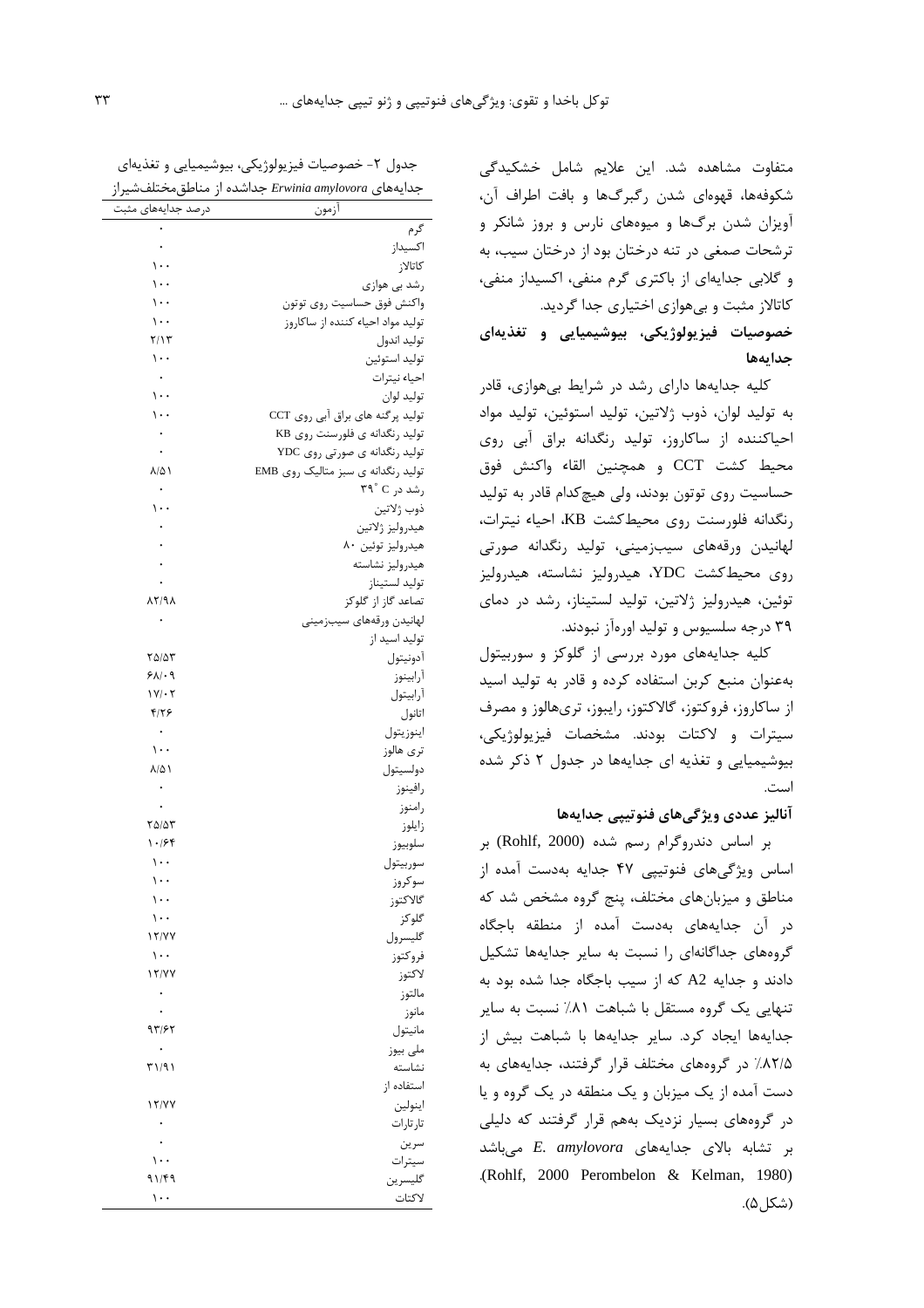#### واكنش زنجيرهاي پليمراز (PCR)

چهل و هفت جدایه که بر اساس مجموعه خصوصیات افتراقی آزمونهای باکتریشناسی به عنوان تشخیص داده شده بودند در آزمون E. amylovora PCR و با جفت آغاز گر اختصاصی A/B قطعه قابل انتظار حدوداً ۱۰۰۰ جفتبازی را تولید کردند (شکل ۱). rep-PCR<sub>(مون</sub>

يازده جدايه نماينده .Q61, Q71, Q91, Q101, A11) A2, A41, A51, P11, P21, P3) كه بر اساس مجموعه

خصوصیات افتراقی آزمونهای باکتریشناسی و آزمون تشخيصي PCR با جفت آغازگر اختصاصي A/B بهعنوان تشخیص داده شده بودند، در آزمون E. amylovora rep-PCR با سه آغازگر اختصاصی REP 1R/REP 2I. ERIC 1R/ERIC 2 و BOX A1R قطعات متفاوتي از لحاظ اندازه توليد كردند (شكل ٢، ٣ و ۴).

براساس دندروگرام رسم شده برای نقوش الكتروفورزي محصول rep-PCR با استفاده از آغازگر ERIC 1R/ERIC 2 دو گروه با شباهت ۹۴٪ مشخص



شكل ١- نقوش الكتروفورزي محصول PCR با آغازگر اختصاصي A/B از راست به چی: مارکر (Standard Molecular Marker 100bp DNA Ladder) آب مقطر سترون (كنترل منفي) جدايههاي A51 ،A51 ،A91 ،P21 ،A41 ،P21 ،A91 ،Q91 ،Q91 ،Q91 .Q71



شكل ٢- نقوش الكتروفورزي محصول rep-PCR با آغاز گر اختصاصي REP 1R/REP 2I از راست به چپ: نشانگر (Standard Molecular Marker 100bp DNA Ladder) جدايه Pectobacterium carotovorum subsp. Carotovorum (كنترل منفى) جدايههاي 93، A41، Q91، A21، Q91، A41، P11، Q101، A11، A51، P11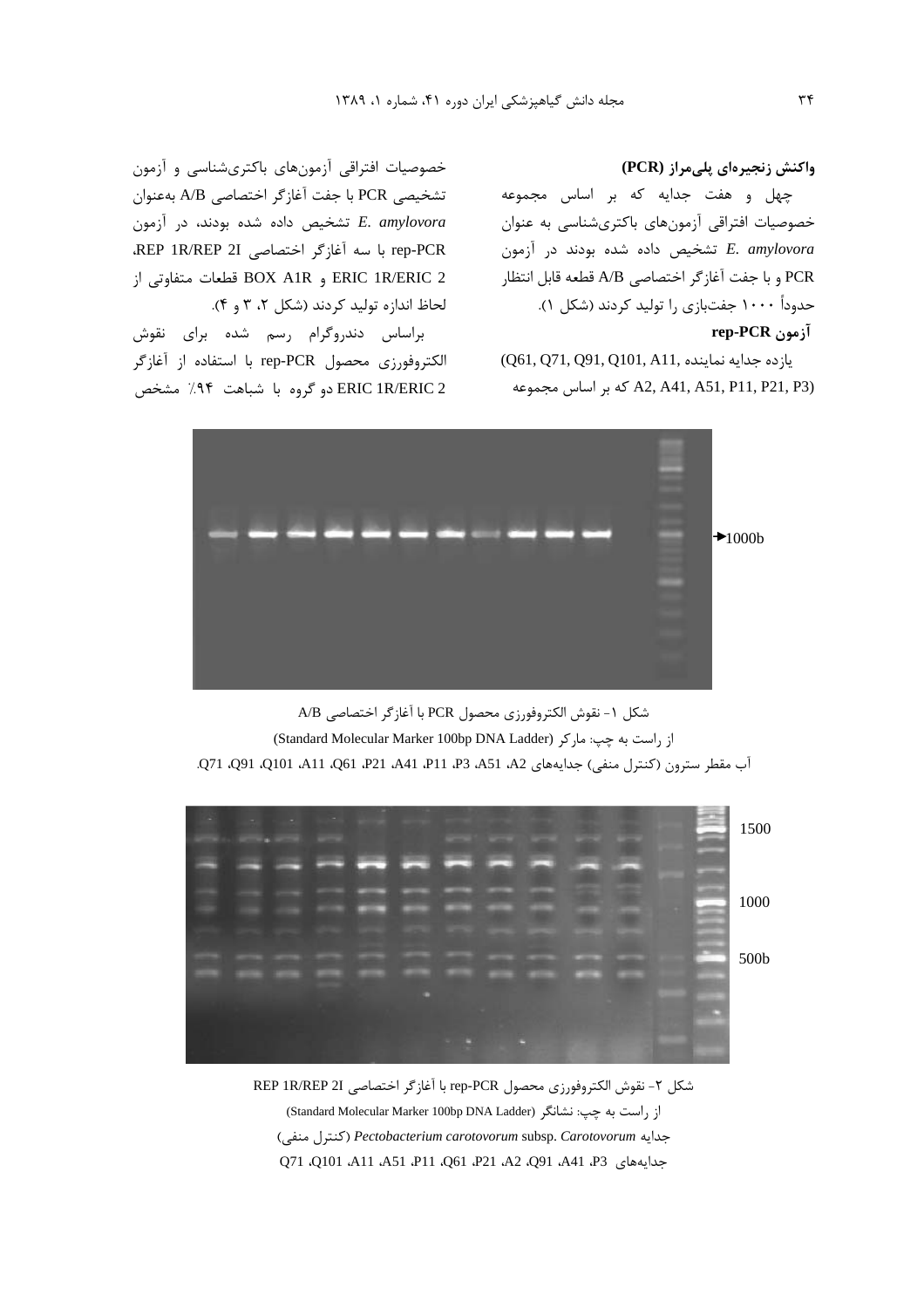

شكل ٣- نقوش الكتروفورزي محصول rep-PCR با آغازگر اختصاصي BOX A1R از راست به چپ: نشانگر (Standard Molecular Marker 100bp DNA Ladder) جدايه Pectobacterium carotovorum subsp. Carotovorum (كنترل منفى) حدايةهاي P21 ،A41 ،Q101 ،Q91 ،A51 ،P3 ،A11 ،A2 ،Q61 ،P11



شكل ۴- نقوش الكتروفورزي محصول rep-PCR با آغازكر اختصاصي ERIC 1R/ERIC 2 از راست به چپ: نشانگر (Standard Molecular Marker 100bp DNA Ladder) (كنترل منفى) Pectobacterium carotovorum subsp. Carotovorum (كنترل منفى) P11,A2,Q6 \.A11 .Q101 .P21 .A41 .Q91 .P3 .A51 .Q71 .P11,A2

و A2 در یک گروه مستقل قرار گرفتند.

تلفيق دادههاى بهدست آمده از واكنش rep-PCR با هر سه آغازگر قید شده نیز دو گروه با تشابه ۹۱٪ نشان داد، که در اینجا نیز سه جدایه بهدست آمده از باجگاه در یک گروه مستقل قرار گرفتند و جدایهA51 بهصورت یک شاخه مستقل از گروه اول با ۹۸٪ تشابه قرار گرفت (شكل ۶).

#### اثبات بیماریزایی روی نهالهای سیب، به و گلابی

یازده جدایه نماینده که از لحاظ خصوصیات فنوتییی و آزمون PCR بهعنوان E. amylovora شناسايي شدند ,Q71, Q61, Q91, Q101, A11, A2, A41, A51 P11, P21, P3) جهت انجام این آزمون روی سه میزبان شد که سه جدایه A2، Q61 و P11 که از منطقه باجگاه بهدست آمده بود یک گروه مجزا را نسبت به سایر جدايهها تشكيل دادند. همچنين، دندروگرام رسم شده براي نقوش الكتروفورزي محصول rep-PCR با استفاده از آغازگر REP 1R/REP 2I دو گروه با شباهت ۹۲/ نشان داد، دو جدایه Q61 و P11 که از منطقه باجگاه بهدست آمده بود یک گروه مجزا را نسبت به سایر جدایهها تشكيل دادند، جدايه A51 بهصورت يك شاخه مستقل از گروه اول با بیش از ۹۳٪ تشابه قرار گرفت. بهعلاوه، دندروگرام رسم شده برای نقوش الکتروفورزی محصول rep-PCR با استفاده از آغازگر BOX A1R دو گروه با تشابه ٨۶٪ بين اعضا نشان داد كه سه جدايه Q61، P11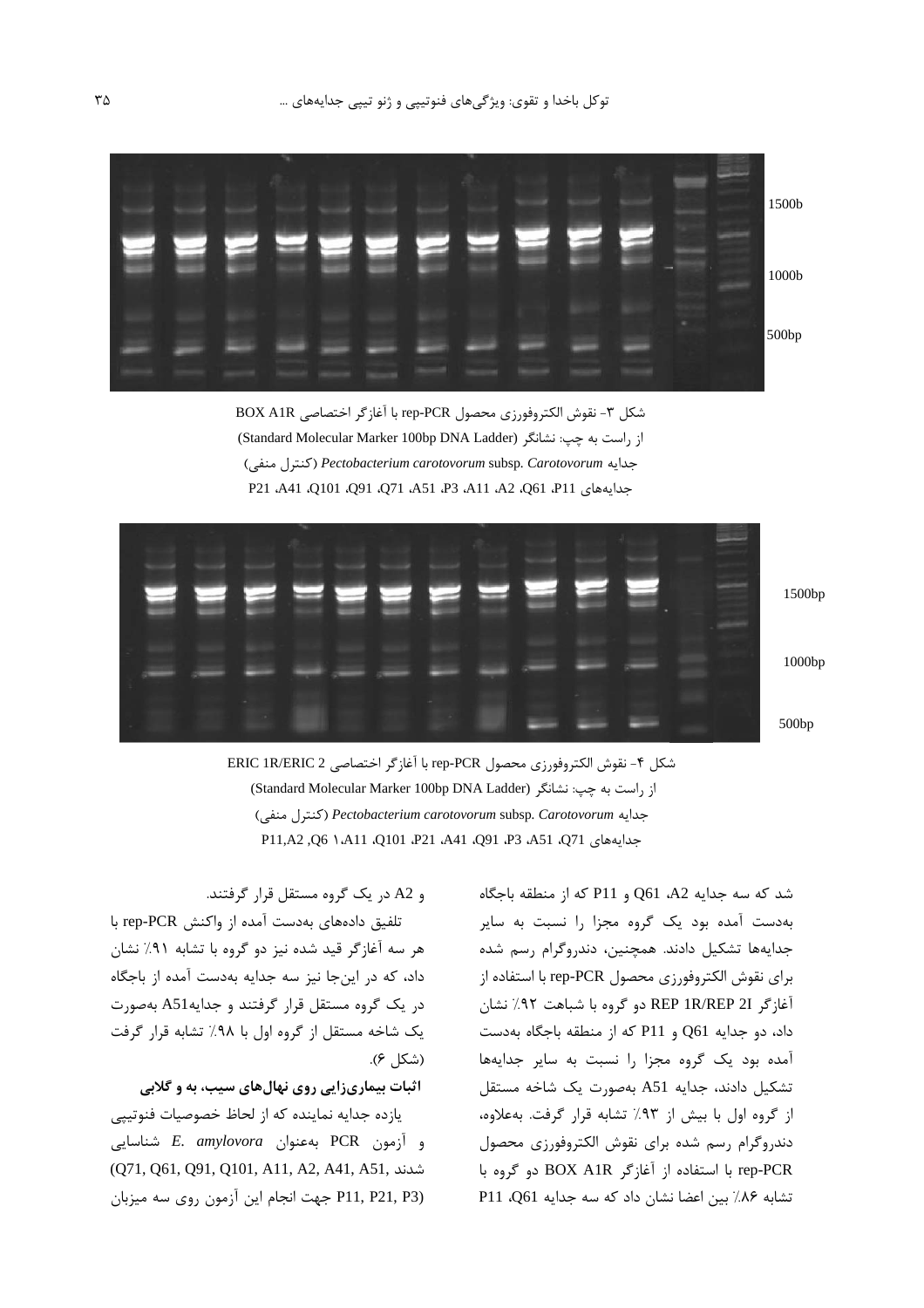سیب، به وگلابی مورد استفاده قرار گرفت. هر جدایه علی رغم این که از چه میزبانی جداسازی شده بود به هر سه میزبان مایهزنی شد. تمام جدایههای مورد بررسی در این روش، هر دو علایم خشکیدگی برگها و عصایی شدن دمبرگ را درگیاهان مایهزنی شده ایجاد کردند. از میان جدایههای بهدست آمده از به تنها جدایه Q101 که از به چمران جدا شده بود هر دو علایم را علاوه بر به در گلابی نیز ایجاد کرد، همچنین جدایه A11 که از سیب چمران جدا شدهبود تنها جدایه بهدست آمده از سیب بود که این علایم را تنها در سیب ایجاد کرد، سایر جدایههای بهدست آمده از سیب علاوه بر سیب در به نیز هر دو علايم را ايجاد كردند. جدايه P3 نيز تنها جدايه جدا شده از گلابی بود که فقط در گلابی ایجاد علایم کرد، سایر جدایههای بهدست آمده از گلابی علاوه بر گلابی در به نیز ایجاد آلودگی کردند (جدول ۳).

همچنین یازده جدایه نماینده فوق برای انجام آزمون اثبات بیماریزایی روی میوه نارس گلابی مورد استفاده قرار گرفت و پس از گذشت حدود پنج روز موجب بروز

لکههای قهوهای تا سیاه در اطراف ناحیه مایهزنی شده گردید در حالی که این ناحیه در میوه شاهد، تنها تا حدودی نکروز و سیاه گردید.

جدول ٣- نتايج آزمون بيمارىزايي جدايههاي Erwinia amylovora حدا شده از مناطق مختلف شیراز

|           | علايم سرعصايي<br>شدن دمبرگ |           | علایم خشکیدگی برگ و |           | جدايه           |
|-----------|----------------------------|-----------|---------------------|-----------|-----------------|
|           |                            |           |                     |           |                 |
|           |                            |           | قهوهای شدن رگبرگ    |           | مايەزنى شدە     |
| گلابى     | به<br>سيب                  | گلابى     | به                  | سيب       |                 |
|           | $\ddot{}$                  |           | $^{+}$              |           | Q61             |
|           | $\ddot{}$                  |           | $^{+}$              |           | Q71             |
|           | $^{+}$                     |           | $^{+}$              |           | Q91             |
| $\ddot{}$ | $\ddot{}$                  | $\ddot{}$ | $^{+}$              |           | Q101            |
|           | $\ddot{}$                  |           |                     | $\ddot{}$ | A11             |
|           | $^{+}$<br>$\ddot{}$        |           | $\ddot{}$           | $^{+}$    | A2              |
|           | $^{+}$<br>$^{+}$           |           | $^{+}$              | $^{+}$    | A41             |
|           | $^{+}$<br>$^{+}$           |           | $^{+}$              | $^{+}$    | A51             |
| $\ddot{}$ | $\ddot{}$                  | $\ddot{}$ | $\ddot{}$           |           | P11             |
| $\ddot{}$ | $\ddot{}$                  | $\ddot{}$ | $\ddot{}$           |           | P <sub>21</sub> |
| $\ddot{}$ |                            | $\ddot{}$ |                     |           | P <sub>3</sub>  |



شکل ۵- دندروگرام ویژگیهای فنوتیپی ۴۷ استرین باکتری Erwinia amylovora از میزبانهای مختلف (Rohlf, 2000). مشخصات جدایهها در جدول ۱ نوشته شدهاست.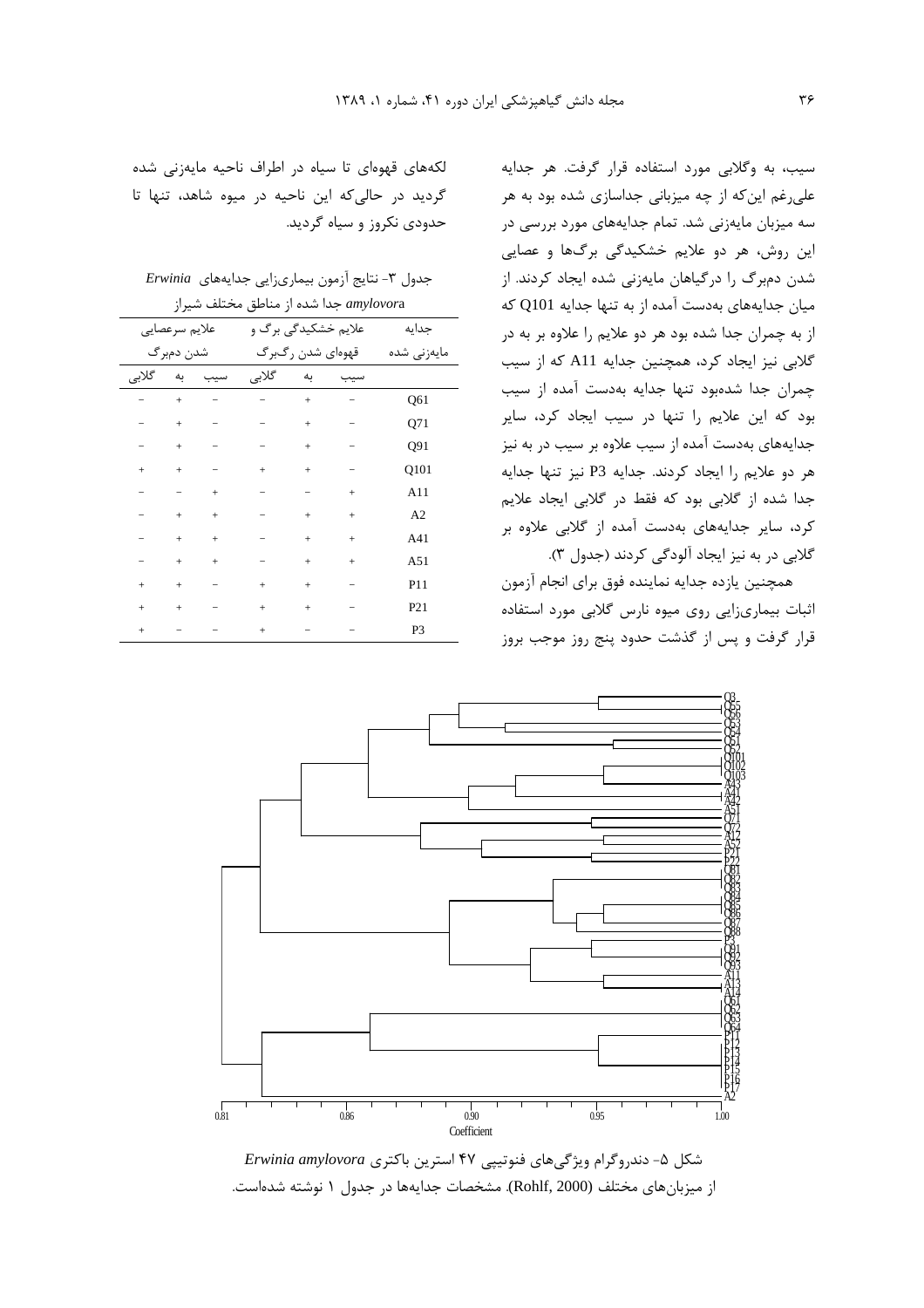

شكل ۶- دندروكرام تلفيق نقوش الكتروفورز محصول rep-PCR باكترى Erwinia amylovora با سه آغاز كر REP ،ERIC 1R/ERIC IR/REP 2I و BOX A1R ویژگیهای استرینها در جدول ۱ نوشته شدهاست.

با استفاده از نرم افزار Numerical Taxonomy and (Ntsys-pc version Multivariate Analysis system (2.02 فاصله ژنتيكي جدايهها رسم گرديد. فاصله يا شباهت ژنتیکی بین افراد بر اساس مارکرهای ملکولی، به صورت وجود يا عدم وجود نوار در ژل تعيين شد. تجزیه خوشهای بر اساس روش مراتبی Hierachical) (Technique انجام وبراى بررسى فاصله واقعى ميان Unweighted Pair-Group Method روش Unweighted Pair-Group Method (UPGMA) using Arithemtic Average) و ضريب تشابه Simple matching استفاده گردید. استفاده از این روش نسبت به روشهای دیگر متداول تر است زیرا خصوصیات همه اعضای مربوط به دو کلاستر را پوشش مے دھد (Rohlf, 2000).

## بحث

طی بازدیدهای بهعمل آمده از باغات میوه مناطق مختلف شیراز (از اواخر فروردین ماه ۱۳۸۵ تا شهریور ماه ۱۳۸۶) علایم سوختگیآتشی درختان میوه دانهدار با شدت متفاوت مشاهده شد. این علایم شامل خشکیدگی شکوفه ها، قهوهای شدن رگبرگها و بافت اطراف آن، آویزان شدن برگها و میوههای نارس و بروز شانکر و ترشحات صمغی در تنه درختان بود که با پیشرفت

بیماری درصد آلودگی درختان به حدی بالا بود که به نظر می رسید کل درخت در آتش سوخته و خشک شده است. این مورد بالاخص در نمونهبرداری بهعمل آمده از باغات منطقه چمران به چشم می خورد.

از بافتهای آلوده جدایهای از باکتری گرم منفی، اکسیداز منفی، کاتالاز مثبت و بیهوازی اختیاری جدا شد که بر اساس نتایج حاصل از انجام آزمونهای E. amylovora باكترى شناسى به عنوان E. amylovora تشخيص داده شد (Schaad et al., 2001).

جدايهها از لحاظ خصوصيات فنوتيپي تنوعي نشان ندادند و تنها در برخی خصوصیات از قبیل تولید گاز از گلوکز، تولید اندول، تولید رنگدانه متالیک روی محیط كشت EMB و توليد اسيد از آدونيتول، آرابينوز، آرابيتول، اتانول، دولسيتول، زايلوز، سلوبيوز ونشاسته واکنش های متفاوتی داشتند.

با توجه به آنالیز عددی ویژگیهای فنوتییی ۴۷ جدایه بهدست آمده از میزبانهای مختلف گروههایی با شباهت بیش از ۸۲٪ درصد ایجاد شد، که تمام جدایههای بهدست آمده از یک میزبان و اکثر جدایههای مربوط به یک منطقه در یک گروه قرار گرفتند. جدایه A2 كه از سيب منطقه باجگاه بهدست آمده بود بهصورت یک شاخه مستقل با ۸۲/۶/ تشابه با سایر جدایهها قرار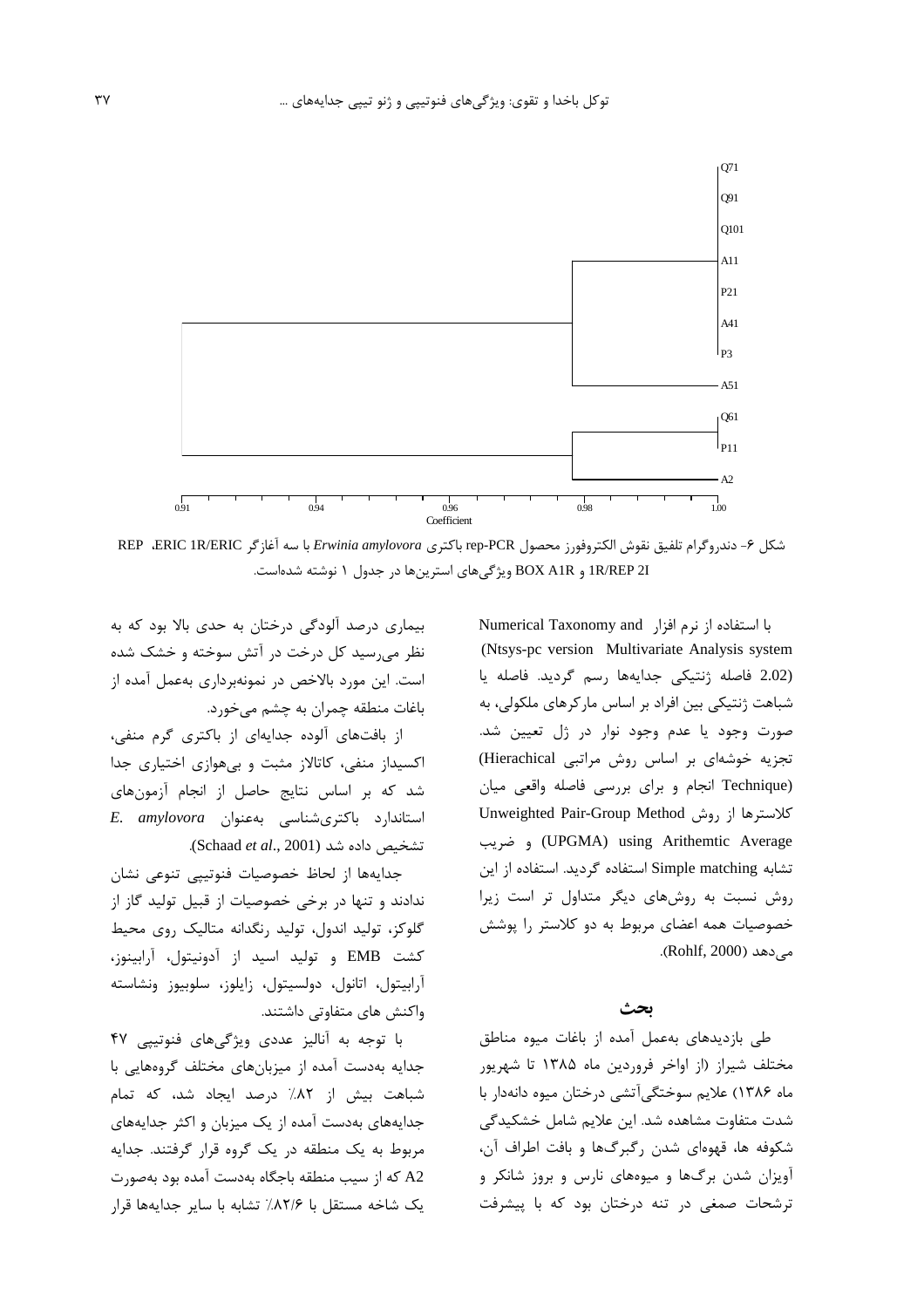گرفت، این جدایه تنها جدایهای بود که توانایی تولید اندول را داشت همچنین قادر به ایجاد رنگدانه سبز متالیک روی محیط EMB بود اما قابلیت تصاعد گاز از گلوکز را نداشت. سایر تفاوتهای موجود در بین جدایهها ناشی از اختلافات ناچیز تغذیهای بود.

در آزمون اثبات بیماریزایی، کلیه گیاهان مایهزنی شده هر دو علایم خشکیدگی وتغییر رنگ برگها و عصایی شدن دمبرگها را نشان دادند. جدایههای به دست آمده از یک میزبان، بهخصوص روی همان میزبان بیماری;ا بودند، جدایه Q101 که از به جدا شده بود علاوه بر به روی گلابی نیز بیماریزا بود، همچنین سه جدایه A41 ،A2 و A51 که از سیب جدا شده بودند، علاوه بر سیب روی به نیز بیماریزا بودند، دو جدایه P11 و P21 كه از گلابي بهدست آمده بودند نيز علاوه بر گلابی روی به بیماری;ا بودند. با توجه به نتایج بهدست آمده بر اساس این آزمون مشخص شد که تمامی جدایهها بدون توجه به اینکه از چه میزبانی جدا شدهاند قادر به ایجاد بیماری در به میباشند و از نظر بیماریزایی تفاوتی ندارند.

همچنین آزمایشات انجام شده بوسیله & Rosen Groves (1928) نشان داد که آلودگی نهالهای به ژاپنی (Chaenomeles lagenaria) در آزمایشگاه بیش از سایر میزبانهای متعلق به زیر خانواده Maloideae میباشد (Vannest, 2000).

درآزمون اثبات بیماریزایی از طریق مایهزنی میوه .<br>نارس گلابی کلیه میوه های مایهزنی شده علایم تغییر رنگ را با تأخیر زمانی کمی نسبت بههم طی پنج روز نشان دادند . با توجه به نتايج حاصل از اين آزمون كليه جدایههای مایهزنی شده از لحاظ بیماریزایی کاملاً مشابه بودند و هیچ گونه تنوعی از لحاظ بیماریزایی نشان ندادند.

در واکنش زنجیرهای پلهمراز از آغازگر اختصاصی Dereswill et al., 1992) A/B كه براساس پلاسميد pEA29 طراحی شدهاست استفاده شد. چهل و هفت جدایه که براساس خصوصیات فنوتیپی به عنوان E. amylovora تشخيص داده شده بود در اين واكنش قطعه حدود ۱۰۰۰ جفت بازی را تکثیر کردند که صحت وجود پلاسميد 1, pEA29 ا در اين جدايهها ثا بت مي كند.

يلاسميد مذكور اطلاعات مربوط به متابوليسم تيامين را حمل کرده و به طور اختصاصی در تمام جدایههای این (Laurent et al., 1989; Bereswill et دارد) يا توجه به منابع موجود و مطالعات انجام al., 1992) شده از لحاظ اندازه قطعه تكثير شده با آغازگر مذكور (با توجه به تعداد توالی های تکراری ۸ جفت بازی در یک قطعه) قطعه تکثیر شده بین ۹۰۰ تا ۱۱۰۰ جفت بازی قابل قبول میباشد و آغازگرهای A/B اختصاصی بوده و با DNA هيچ يک از گونههاى E. amylovora نزدیک تکثیر صورت نمی گیرد ;(Bereswill *et al.*, 1992) Lecomte et al., 1997).

با توجه به نقوش حاصل از واكنش rep-PCR، و تشابه بالای جدایهها (بیش از ۹۰٪) و عدم وجود تفاوت معنیدار در بین جدایهها میتوان نتیجه گرفت که  $E.$  amylovora جدایههای مختلف E. amylovora میزبانی از لحاظ خصوصیات ژنوتیپی براساس rep-PCR و آغازگرهای ERIC ،REP و BOX تنوع بسیار پائینی دارند و همگن میباشند :McManus & Jones 1995) Rico et al., 2008).

تنوع پائین جدایههای مختلف این باکتری به کمک (Dye, 1968; Verdonck et al., روشهای بیوشیمیایی (Vantomme et al., 1982) سرولوژی (Cantomme et al., 1987) دورگ گیری DNA) DNA) و مطالعات Plused field gel electrophoresis Zhang & Geider1 (1997) نشان داده شده است. یکنواختی فنوتیپی و ژنوتییی در بین جدایههای مختلف یک گونه، به تخصص و دامنه میزبانی باکتری، همچنین به منشأ جغرافیایی  $E.$  amylovora آنها بستگی دارد. گونههایی مثل تنها در گیاهان خانواده رزاسه بیماریزا میباشد، بهطور قابل ملاحظهای هموژن (همگن) هستند. احتمالاً بهاین دلیل که فشار تکاملی کمتری را متحمل شدهاند (Perombelon & Kelman, 1980). با توجه به E. amylovora د بكنواختى فنوتيپى و ژنوتيپى جدايههاى که از میزبانهای مختلف در مناطق مختلف شیراز به دست آمدهبود، این احتمال وجود دارد که تمام جدایههای این باکتری از یک منشأ سرچشمه گرفتهاند و سپس بهوسیله نهالهای آلوده در سرتاسر ایران پراکنده شدهاند (Schroth et al., 1974).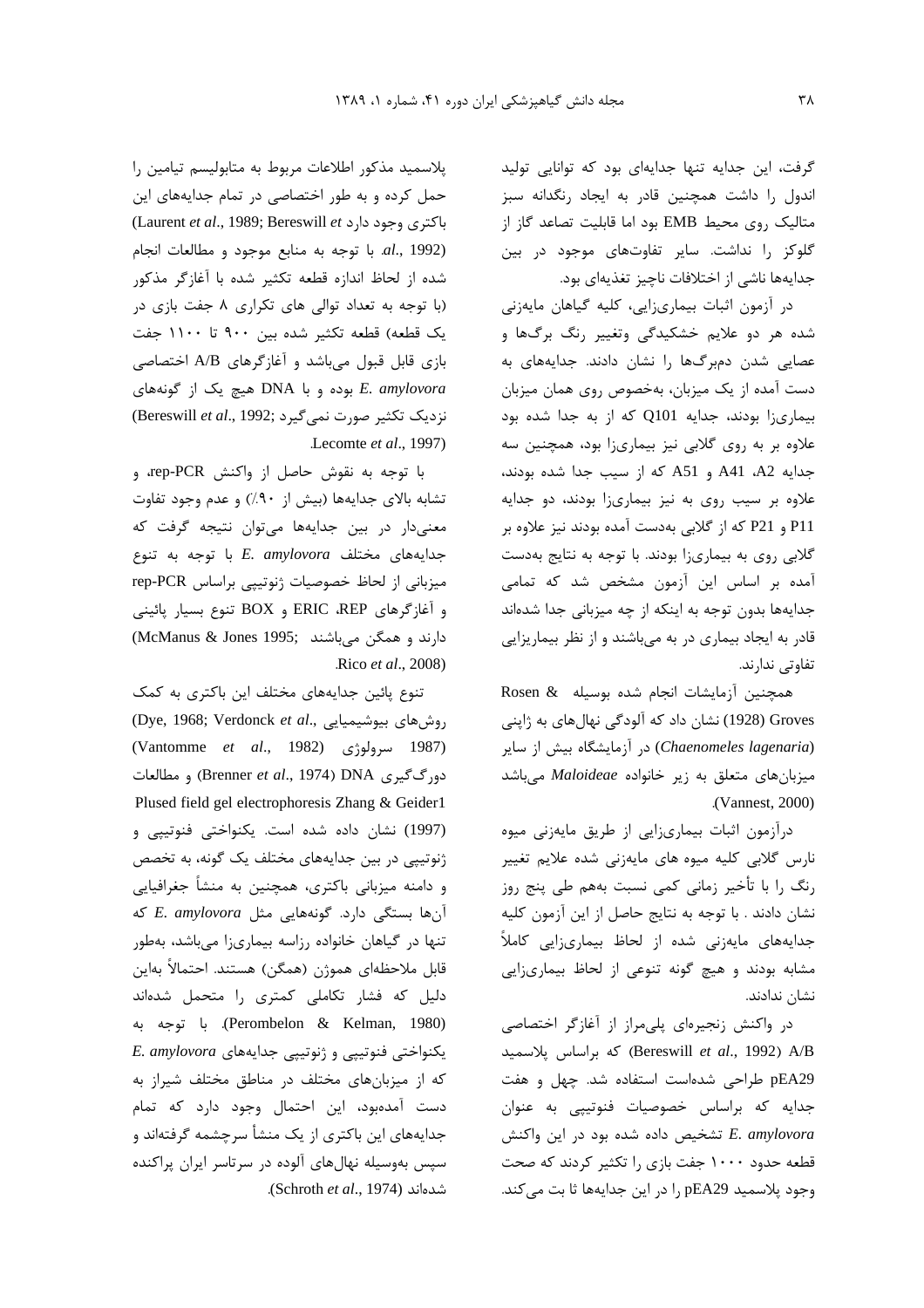#### **REFERENCES**

- 1. Ashkan, S. M. (2006). A textbook of fruit crop diseases in Iran. Aeeizh. Tehran. (In Farsi).
- 2. Mazarei, M., Hasanzadeh, N. & Hajimorad, M. R. (1993). Serological identification of Erwinia amylovora causal agent of fire blight disease. In: Proceedings of the  $11<sup>th</sup>$  Iranian Plant Protection Congress, 28 Aug-2 Sept., University of Guilan, Rasht, Iran, p. 223.
- 3. Zakeri, Z. & Sharifnabi, B. (1991). Fire blight of pear in Karaj. In: Proceedings of the 10<sup>th</sup> Iran. Plant Protection Congress. 1-5 Sept., University of Shahid Bahonar, Kerman, Iran. p. 157.
- 4. Sahandpour, A. & Ghasemi, A. (2004). Incidence of fire blight in Fars province. In: Proceedings of the 16<sup>th</sup> Iranian Plant Protection Congress, 28Aug- 1 Sept., Tabriz University, Tabriz, Iran, p. 429.
- 5. Mazarei, M., Zakeri, Z. & Hasanzadeh, N. (1994). The status of fire blight disease of pome fruits in West Azarbayejan province and Ghazvin in 1991-1992. Iranian Journal of Plant Patholology, 30, 25-32. (In Farsi).
- 6. Afunian, M. R. & Rahimian, H. (1996). Investigation on the characteristics of Iranian isolates of *Erwinia* amylovora, Acta Horticulturae, 411, 187-188.
- 7. Bereswill, S., Pahl, A., Bellemann, P., Zeller, W. & Geider, K. (1992). Sensitive and species-specific detection of Erwinia amylovora by PCR analysis. Applied and Environmental Microbiology, 58, 3522-3526.
- 8. Brenner, D. J., Fanning, G. R. & Steigerwalt, A. G. (1974). Deoxyribonucleic acid relatedness among Erwiniae and other Enterobacteriaceae: the gall, wilt, and dry-necrosis organisms (Genus Erwinia Winslow et al., sensu stricto). International Journal of Systematic Bacteriology, 24, 197-204.
- 9. Dye, D. W. (1968). A taxonomic study of the genus *Erwinia*. I. The amylovora group. New Zealand Journal of Science, 11, 590-607.
- 10. Fahy, P. C. & Persley, C. J. (1983). Plant Bacterial Diseases: A Diagnostic Guid. Academic Press. Sydney, Australia.
- 11. Hugh, R. & Leifson, E. (1953). The taxonomic significance of fermentative versus oxidative metabolism of carbohydrates by various gram negative bacteria. Journal of Bacteriology, 66, 24-26.
- 12. Klement, Z., Farkas, G. L. & Lovrekovich, L. (1964). Hypersensitive reaction induced by phytopathogenic bacteria in the tobacco leaf. Phytopathology, 54, 474-477.
- 13. Laurent, J., Barny, M. A., Kotoujansky, A., Dufriche, P. & Vannest, J. L. (1989). Characterization of an ubiquitous plasmid in Erwinia amylovora. Molecular Plant-Microbe Interaction, 2, 160-164.
- 14. Lecomte, P., Manceau, C., Paulin, J. P. & Keck, M. (1997). Identification by PCR analysis on plasmid pEA29 of isolates of *Erwinia amylovora* responsible of an outbreak in Central Europe. *European* Journal of Plant Pathology, 103, 91-98.
- 15. McManus, P. S. & Jones, A. L. (1995). Genetic fingerprinting of *Erwinia amylovora* strains isolated from tree-fruit crops and Rubus spp. Phytopathology, 85, 1547-1553.
- 16. Perombelon, M. C. M. & Kelman, A. (1980). Ecology of the soft rot erwinias. Annual Review of Phytopathology, 18, 361-387.
- 17. Rico, A., Elena Fuhrer, M., Ortiz-Barredo, A. & Murillo, J. (2008). Polymerase chain reaction fingerprinting of *Erwinia amylovora* has a limited phylogenetic value but allows the design of highly specific molecular markers. Phytopathology, 98, 260-269.
- 18. Rohlf, F. J. (2000). NTSYSpc, Numerical taxonomy and multivariate analysis system. Version 2.1 Exete software. Applied Biostatistics INC., NY, USA. 493-505.
- 19. Ritchie, D. F. & Klos, E. J. (1974). A laboratory method of testing pathogenicity of suspected *Erwinia* amylovora isolates. Plant Disease Reporter, 58, 181-183.
- 20. Sambrook, J., Fritsch, E. F. & Maniatis, T. (1989). Molecular Cloning: A laboratory manual. (2<sup>nd</sup> ed). Cold Spring Harbor Laboratory Press, Cold Spring Harbor, NY.
- 21. Schaad, N. W., Jones, J. B. & Chun, W. (2001). Laboratory Guide for Identification of Plant Pathogenic Bacteria. APS Press, St. Paul, MN., USA.
- 22. Schroth, M. N., Thomson, S. V., Hildebrand, D. C. & Moller, W. J. (1974). Epidemiology and control of fire blight. Annual Review of Phytopathology, 12, 389-412.
- 23. Vander Zwet, T. & Bonn, W. G. (1999). Recent spread and current worldwide distribution of fire blight. Acta Horticulturae, 489, 167-168.
- 24. Vander Zwet, T. & Keil, H. L. (1979). Fire blight. A bacterial disease of roseous plants. Acta Horticulturae, 338, 29-31.
- 25. Vannest, J. L. (2000). Fire blight, The disease and its Causetive Agent, Erwinia amylovora. CABI Publishing, New York...
- 26. Vantomme, R., Swings, J., Goor, M., Kersters, K. & De ley, J. (1982). Phytopathological, serological, biochemical and protein electrophoretic characterization of Erwinia amylovora strains isolated in Belgium. Phytopathology Zeitschrift, 103, 349-360.